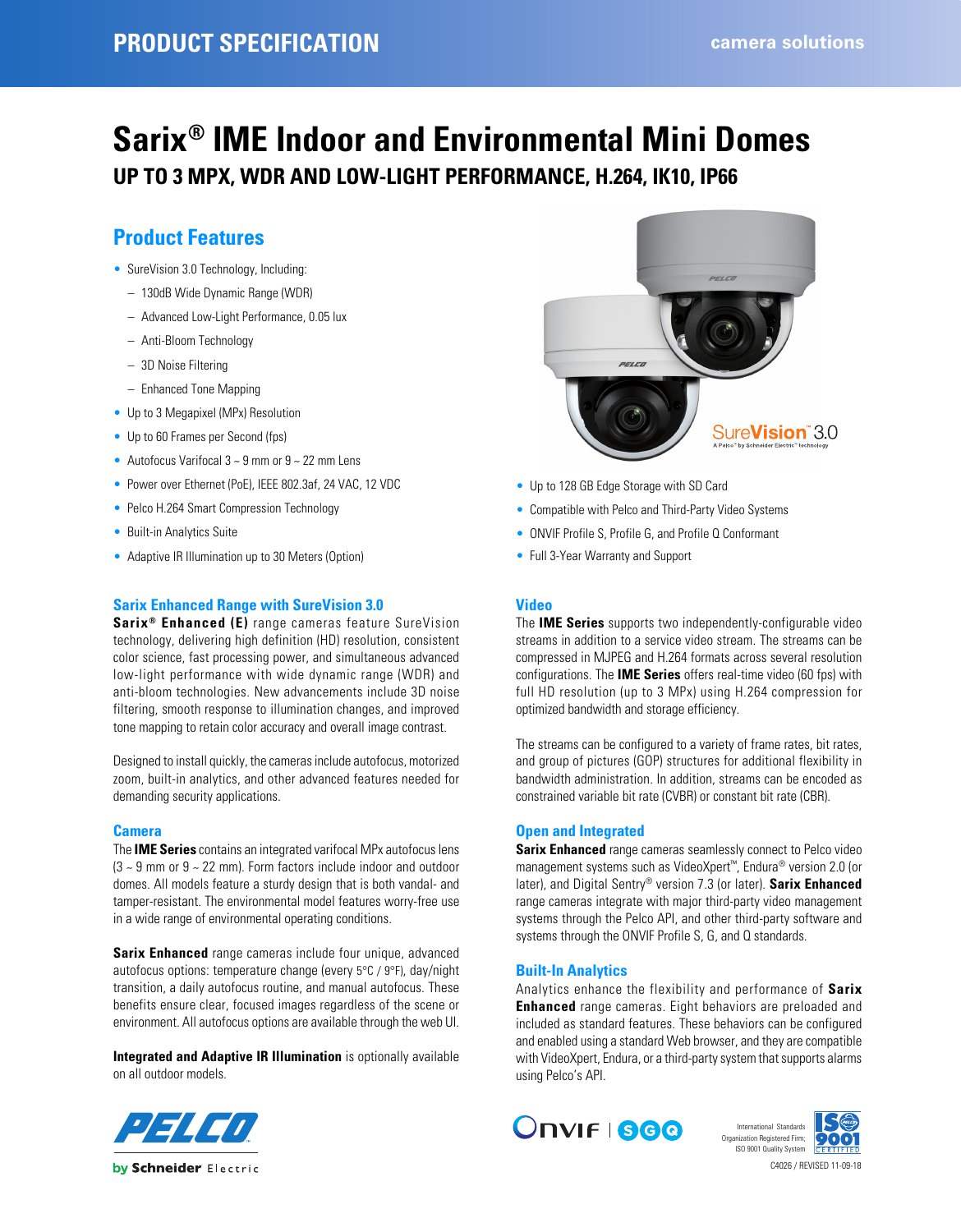#### **CONVENIENT POWER**

**Sarix Enhanced** range cameras are designed with Power over Ethernet (PoE), 24 VAC and 12 VDC to reduce costs and simplify planning, wiring, and installation. PoE functionality works with PoEenabled network switches or power injectors, eliminating the need for separate power supplies and cabling, and increasing camera fail safety through an uninterruptable power supply (UPS).

## **ANALYTICS**

**Sarix Enhanced** range cameras includes eight user-configurable behaviors. The camera is capable of running up to two behaviors at the same time.

For each behavior, you can create several custom profiles that contain different camera settings. With these profiles, you can set up different scenarios for the behavior, which will automatically detect and trigger alarms when specific activity is detected.

Analytics are configured and enabled using a standard Web browser, and behavior alarms are compatible with VideoXpert or a third-party system that supports Pelco's API system.

Analytics behaviors can be scheduled to work during a certain time or condition. For example, during the day, a camera can be configured with Object Counting to count the number of people that enter a lobby door. At night, the operator can change the profile to Camera Sabotage to trigger an alarm if a camera is moved or obstructed. Available behaviors include:

- **Abandoned Object:** Detects objects placed within a defined zone and triggers an alarm if the object remains in the zone unattended. An airport terminal is a typical installation for this behavior. This behavior can also detect objects left behind at an ATM, signaling possible card skimming.
- **Intrusion Detection:** Detects and tracks objects that enter a scene and then triggers an alarm when the objects enter a user-defined zone. This behavior is primarily used in outdoor environments with light traffic to reduce the number of false alarms caused by environmental changes.
- **Camera Sabotage:** Detects contrast changes in the field of view. An alarm is triggered if the lens is obstructed by spray paint, a cloth, or a lens cap. Any unauthorized repositioning of the camera also triggers an alarm.
- **Wrong Direction:** Generates an alarm in a high traffic area when a person or object moves in a specified direction. Typical installations for this behavior include an airport gate or tunnel where cameras can detect objects moving in the opposite direction of the normal flow of traffic or an individual entering through an exit door.
- **Loitering Detection:** Identifies when people or vehicles remain in a defined zone too long. This behavior is effective in real-time notification of suspicious behavior around ATMs, stairwells, and school grounds.
- **Object Counting:** Counts the number of objects that cross a defined line. This behavior can be used to count the number of people at a store entrance/exit or inside a store where the traffic is light. This behavior is based on tracking and does not count people in a crowded setting.
- **Object Removal:** Triggers an alarm if an object is removed from a user-defined zone. This behavior is ideal for customers who want to detect the removal of high value objects, such as a painting from a wall or a statue from a pedestal.
- **Stopped Vehicle:** Detects vehicles stopped near a sensitive area longer than the user-defined time allows. This behavior is ideal for airport curbside drop-offs, parking enforcement, suspicious parking, traffic lane breakdowns, and vehicles waiting at gates.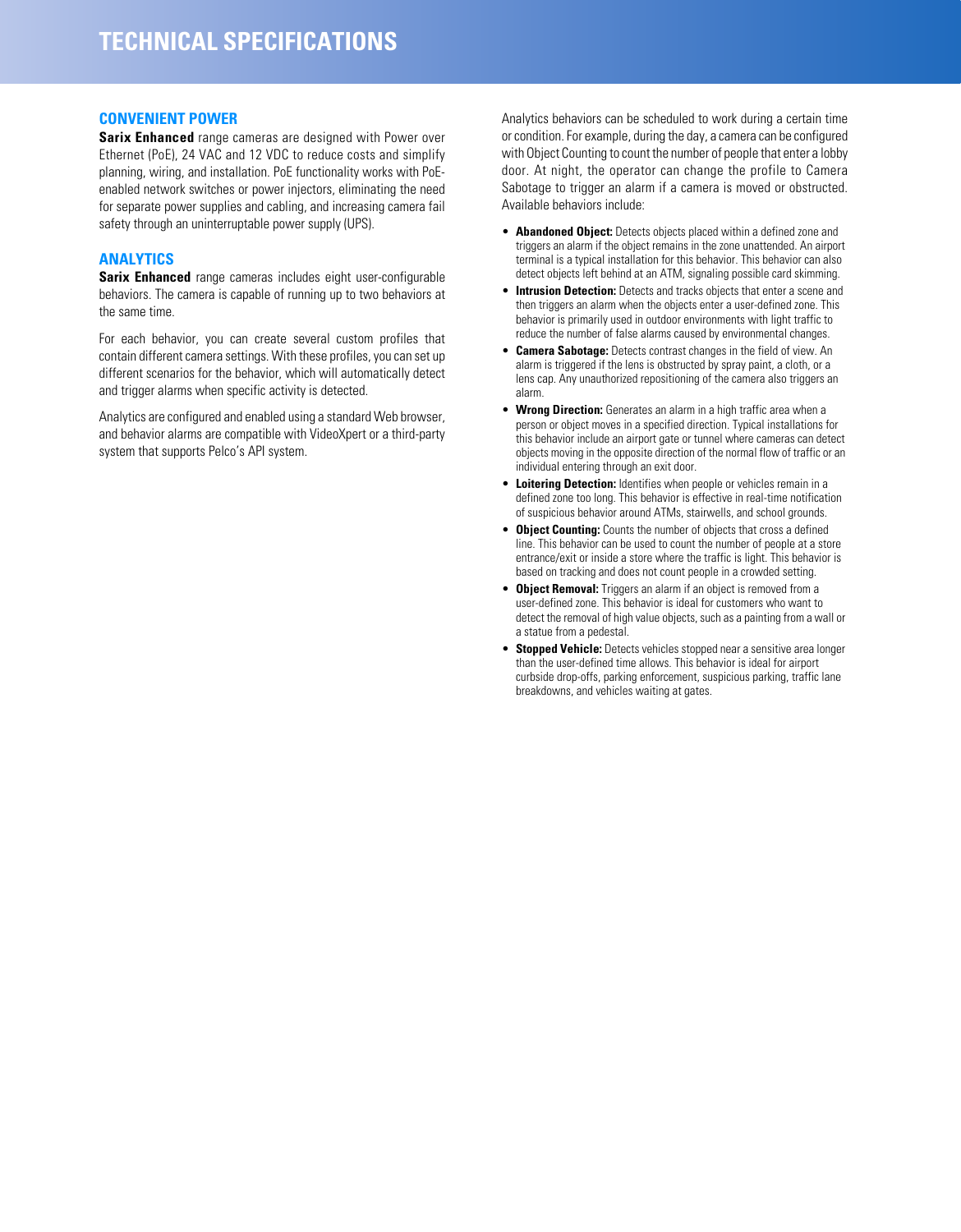#### **COMPONENT FEATURES**

*VALUES IN PARENTHESES ARE INCHES; ALL OTHERS ARE CENTIMETERS.*



### **CAMERA**

Imaging Device 1/2.8-inch Imager Type CMOS Imager Readout Progressive scan Highest Resolution 3 MPx 2048 x 1536<br>2 MPx 1920 x 1080 2 MPx 1920 x 1080<br>1.3 MPx 1280 x 960 Signal-to-Noise Ratio >60 dB Wide Dynamic Range 130 dB White Balance Range 2,000° to 10,000°K Sensitivity  $3 \sim 9$  mm f/1.3;  $2,850^{\circ}$ K; SNR >20 dB<br>Color (33 ms) 0.050 lux Color (33 ms) 0.050 lux<br>Color (500 ms) 0.005 lux Color (500 ms) 0.005 lux<br>
Mono (33 ms) 0.010 lux Mono (33 ms) 0.010 lux<br>Mono (500 ms) 0.001 lux Mono (500 ms) 0.001 lux<br>
Mono (IR on) 0.000 lux Mono (IR on) Sensitivity  $9 \sim 22$ mm f/1.6; 2,850°K; SNR >20 dB<br>Color (33 ms) 0.08 lux Color (33 ms) 0.08 lux<br>Color (500 ms) 0.008 lux Color (500 ms) 0.008 lux<br>Mono (33 ms) 0.04 lux Mono (33 ms) 0.04 lux<br>Mono (500 ms) 0.0025 lux Mono (500 ms) 0.0025 lux<br>Mono (IR on) 0.000 lux Mono (IR on) Day/Night Capabilities Yes SD Card Support Up to 128 GB

SDHC/SDXC Cards Supported Yes

1280 x 960 Electronic Shutter Range 1/20000 sec (or faster) to 2 sec Mechanical IR Cut Filter Yes, (ON/OFF/AUTO selectable), with different set points on lux Adaptive IR Illumination 850nm wavelength, maximum distance of 30 meters (100 feet) IR illumination at 0 lux

## **LENS**

Lens Type Built-in; varifocal Focus **Autofocus**, motorized Zoom Remote Auto Iris Type DC drive P-iris lens Field of View in Degrees

Focal Length f/1.3, 3 ~ 9 mm, f/1.6, 9 ~ 22 mm

| Lens          | <b>Focal</b> | 3 MPx        |              | 1.3 & 2 MPx  |              |
|---------------|--------------|--------------|--------------|--------------|--------------|
|               | Length       | Horiz        | <b>Vert</b>  | Horiz        | <b>Vert</b>  |
| $3 \sim 9$ mm | Wide         | $100^\circ$  | $74^\circ$   | $93^\circ$   | $52^{\circ}$ |
|               | Tele         | $39^\circ$   | $29^\circ$   | $37^\circ$   | $21^{\circ}$ |
| $9 - 22$ mm   | Wide         | $33^\circ$   | $24^{\circ}$ | $30^{\circ}$ | $14^{\circ}$ |
|               | Tele         | $14^{\circ}$ | $10^{\circ}$ | $13^{\circ}$ | 70           |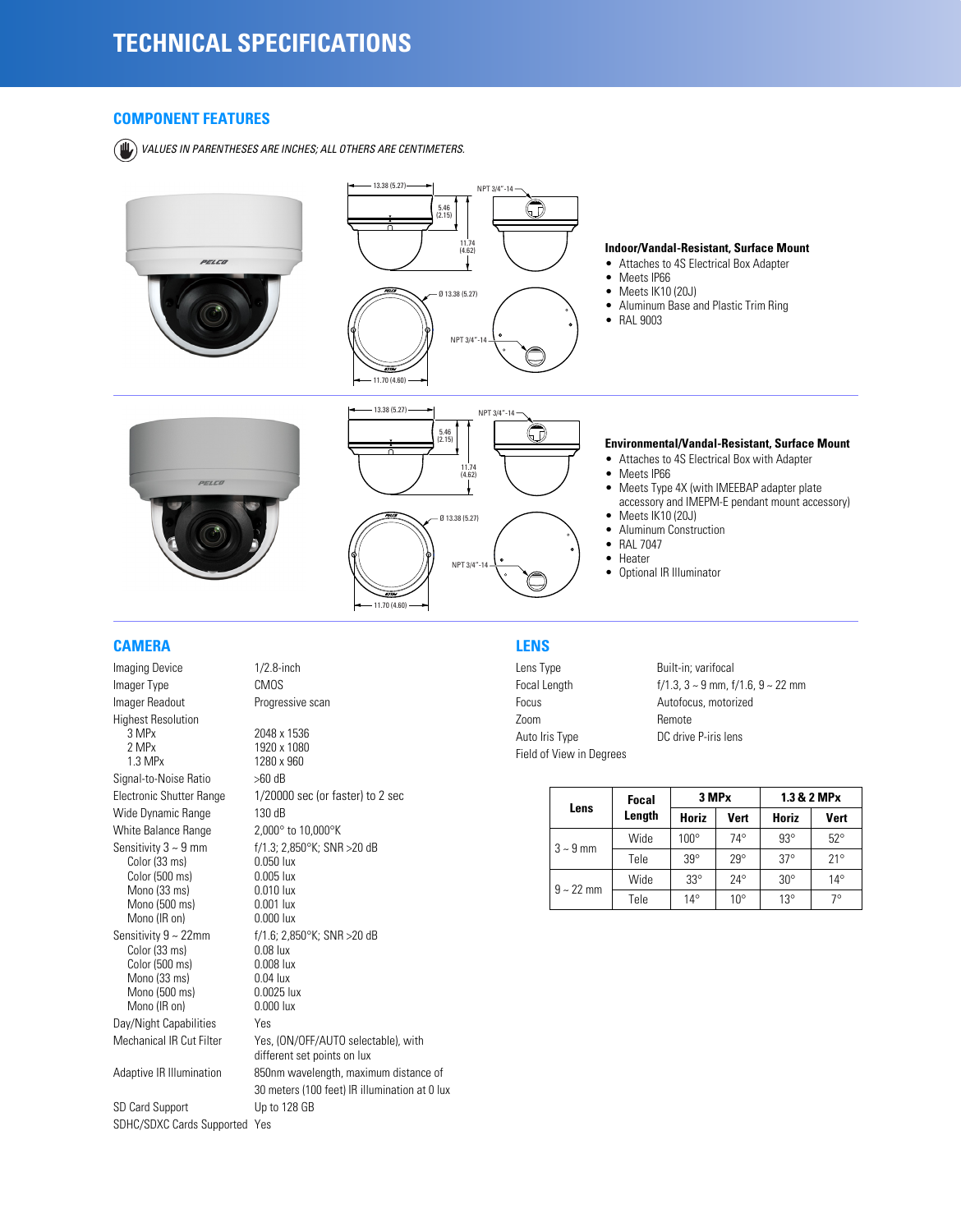## **TECHNICAL SPECIFICATIONS**

#### **AUDIO**

Streaming Bidirectional: full or half duplex Input/Output Line level/external microphone input;

Compression G.711 PCM 8 bit, 8 kHz mono at 64 kbit/s

## **MECHANICAL**

Dome Attenuation<br>Clear Pan/Tilt Adjustment Manual<br>Pan 355° Pan 355°<br>Tilt 75° Tilt 75° Rotation 340°

 $f/0.0$  light loss

## **PHYSICAL**

| Weight                                                      | Shipping          |
|-------------------------------------------------------------|-------------------|
| Indoor, Surface Mount                                       | 1020 gm (2.25 lb) |
| Environmental, Surface Mount                                | 1020 gm (2.25 lb) |
| Product Box Dimensions (approximate) 6.75 x 6.75 x 6.75 in. |                   |

## **ENVIRONMENTAL**

Operating Temperature<br>Indoor/Vandal-Resistant Indoor/Vandal-Resistant –10° to 55°C (14° to 131°F)<sup>†</sup><br>Environmental –40° to 60°C (-40° to 140°F Start-up Temperature<br>Indoor Indoor –10°C (14°F)<br>Environmental – With heater. Storage Temperature<br>Indoor and Environmental Operating Humidity<br>Indoor/Vandal-Resistant

 $-40^{\circ}$  to 60°C ( $-40^{\circ}$  to 140°F)<sup>†</sup>

Single-ended, stereo, 1 Vp-p max. signal level

With heater,  $-40^{\circ}$ C ( $-40^{\circ}$ F)

 $-40^\circ$  to 60°C ( $-40^\circ$  to 140°F)

10 to 90%. RH noncondensing Environmental 5 to 95%, RH noncondensing Storage Humidity 20 to 80%, RH noncondensing Impact Resistance IK10 (20J) all surfaces per IEC 62262

## **ELECTRICAL**

Network Port RJ-45 connector for 100Base-TX

#### **NETWORK**

Users

Auto MDI/MDI-X Cable Type Cat5 or better for 100Base-TX Input Power PoE (IEEE 802.3af, Class 3), 24 VAC ±10%, 12 VDC ±10% Power Consumption Up to 12 W nominal Current Consumption 330 mA @ POE; 0.5 A @ 24 VAC; 1A @ 12 VDC Local Storage SD, SDHC, SDXC Alarm Detects open or closed alarm state<br>Input 5 VDC maximum, 0.5 mA maximum 5 VDC maximum, 0.5 mA maximum Relay Output  $\pm$ 350V VDC maximum,  $\pm$ 130 mA maximum

Supported Protocols TCP/IP, UDP/IP (Unicast, Multicast IGMP), UPnP, DNS, DHCP, RTP, RTSP, NTP, IPv4, IPv6, SNMP v2c/v3, QoS, HTTP, HTTPS,SSH, SSL, SMTP, FTP, ARP, ICMP, and 802.1x (EAP) , NTCIP 1205

Unicast Up to 20 simultaneous users depending on the resolution settings Multicast Unlimited users H.264 Security Access Password protected Software Interface Web browser view and setup

## **VIDEO**

Video Streams **Independently configurable primary and** secondary streams plus service stream Available Resolutions Two configurable streams as follows:

|  | <b>Camera Model</b>                                  |                    | Aspect<br>Ratio                                                                        | <b>MP</b> <sub>x</sub> | Width         | <b>Height</b> |      |
|--|------------------------------------------------------|--------------------|----------------------------------------------------------------------------------------|------------------------|---------------|---------------|------|
|  | 3 MPx                                                |                    |                                                                                        |                        | 3.0           | 2048          | 1536 |
|  |                                                      |                    |                                                                                        |                        | 2.95          | 1984          | 1488 |
|  |                                                      |                    |                                                                                        |                        | 1.8           | 1600          | 1200 |
|  |                                                      | 2 MPx and<br>1 MPx |                                                                                        |                        | 1.2           | 1280          | 960  |
|  |                                                      |                    | 0.5                                                                                    | 4:3                    | 0.5           | 800           | 600  |
|  |                                                      |                    | <b>MP<sub>x</sub></b>                                                                  |                        | 0.3           | 704           | 480  |
|  |                                                      |                    |                                                                                        |                        | 0.3<br>(480p) | 640           | 480  |
|  |                                                      |                    |                                                                                        |                        | 0.07          | 320           | 240  |
|  | 3 MPx and 2 MPx<br>1 MPx                             |                    |                                                                                        | 2.0<br>(1080p)         | 1920          | 1080          |      |
|  |                                                      |                    |                                                                                        |                        | 0.9<br>(720p) | 1280          | 720  |
|  |                                                      |                    |                                                                                        | 16:9                   | 0.6           | 1024          | 576  |
|  |                                                      |                    |                                                                                        |                        | 0.5           | 960           | 544  |
|  |                                                      |                    | 0.5                                                                                    |                        | 0.3           | 800           | 448  |
|  |                                                      |                    | <b>MP</b> x                                                                            |                        | 0.2           | 640           | 360  |
|  |                                                      |                    |                                                                                        |                        | 0.06          | 320           | 192  |
|  | Maximum Frame Rate<br>Video Encoding<br><b>MJPEG</b> |                    | Up to 60 frames per second, 30 fps with WDR<br>H.264 High, Main, or Base profiles; and |                        |               |               |      |
|  | <b>Bit Rate Control</b>                              |                    | Constrained variable bit rate (CVBR) and<br>constant bit rate (CBR)                    |                        |               |               |      |
|  | Corridor Mode                                        |                    | Electronic image flip and mirror: 180°, 90°<br>and 270° (H.264 only)                   |                        |               |               |      |
|  | Service Stream                                       |                    | JPEG stream; 640 x 480 or 640 x 360,<br>up to 15 fps                                   |                        |               |               |      |

## **PELCO'S H.264 SMART COMPRESSION TECHNOLOGY**

Pelco's H.264 Smart Compression Technology lowers bandwidth and storage requirements by up to 70%. Our technology allows the user to make intelligent decisions regarding storage savings and image quality.

Pelco's Smart Compression Technology dynamically analyzes motion occurring within live video in real-time, to intelligently compress the information you don't need, while retaining details with clear quality in the areas that are important in the scene. By enabling Dynamic GOP, an added feature of Smart Compression, the number of I-frames are automatically reduced in scenes with low motion. Based on the complexity of scenes and motion occurring, such as a store room that has limited entry and exit, up to 70% bandwidth savings can be achieved.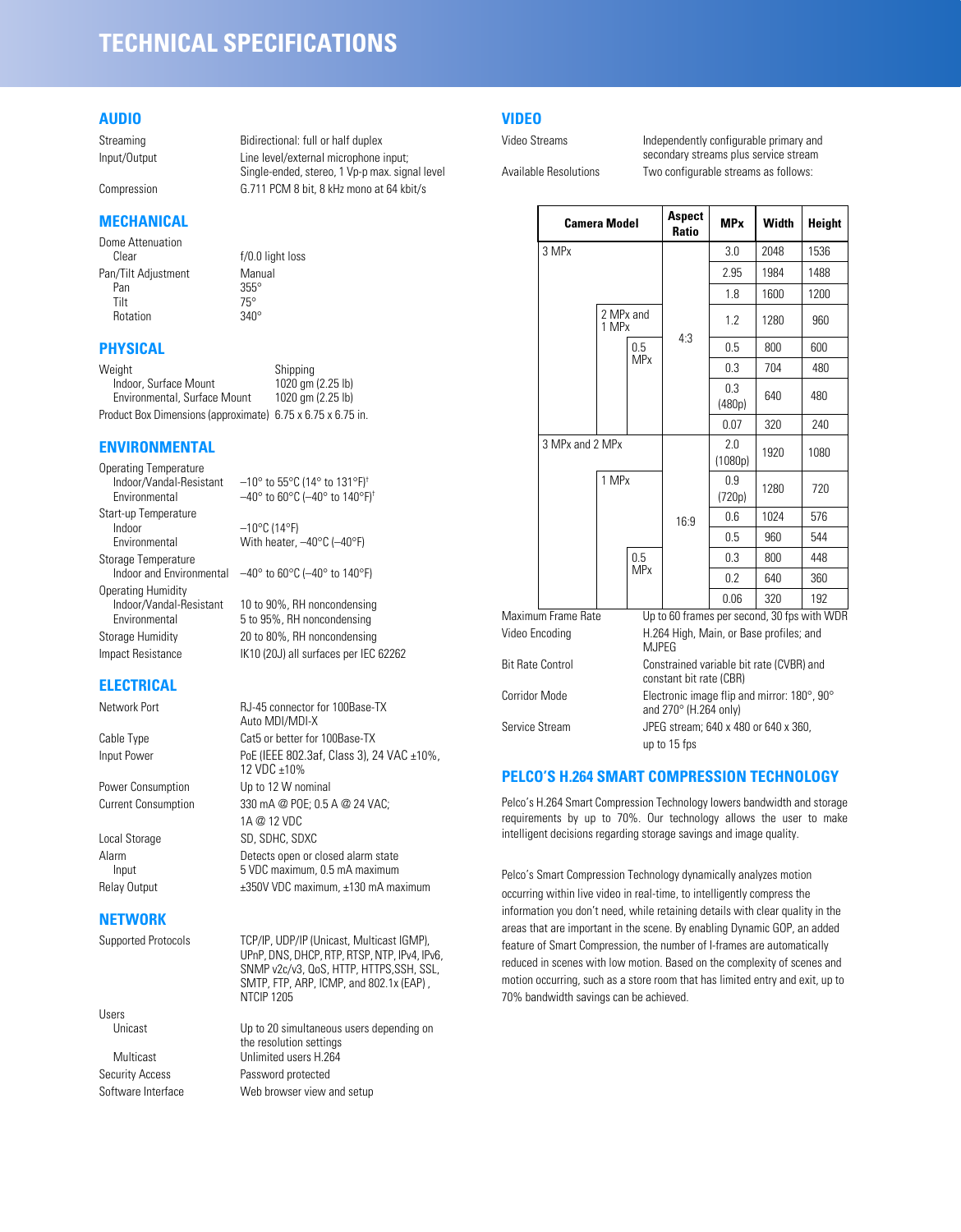## **TECHNICAL SPECIFICATIONS**

#### **MINIMUM SYSTEM REQUIREMENTS**

| Processor               | Intel® Core™ i3 processor, 2.4 GHz                                                                                                                                                      |
|-------------------------|-----------------------------------------------------------------------------------------------------------------------------------------------------------------------------------------|
| <b>Operating System</b> | Microsoft <sup>®</sup> Windows <sup>®</sup> 7 (32- and 64-bit), or<br>DirectX <sup>®</sup> 11. Windows XP Service Pack 3 with<br>DirectX 9.0c; or Mac <sup>®</sup> OS X 10.4 (or later) |
| Memory                  | 4 GB RAM                                                                                                                                                                                |
| Network Interface       | 100 megabits (or greater)                                                                                                                                                               |
| Monitor                 | Minimum of 1024 x 768 resolution.<br>16- or 32-bit pixel color resolution                                                                                                               |
| Web Browser             | Internet Explorer® 8.0 (or later), Google<br>Chrome™ (51 or later) or Mozilla® Firefox® 3.5<br>(or later); Internet Explorer 8.0 (or later) is<br>recommended for configuring analytics |
| Media Player            | Pelco Media Player for Windows 7, XP, or<br>Vista; or QuickTime 7.6.4 for Mac OS X 10.4<br>(or later)                                                                                   |

## **ANALYTICS**

Required Systems for Analytics

Pelco Interface WS5200 Advanced System Management Software on an Endura 2.0 (or later) system Open API The Pelco API can transmit behavior alarm data to third-party applications, available at *pdn.pelco.com*

## **INTEGRATION**

| Pelco System Integration | VideoXpert;                                               |
|--------------------------|-----------------------------------------------------------|
|                          | Endura 2.0 (or later):                                    |
|                          | Digital Sentry 7.3 (or later)                             |
| Open API                 | Pelco API or ONVIF Profile S. Profile G. and<br>Profile O |
| Mobile Application       | Integrated with Pelco Mobile Application                  |

## **SOFTWARE FEATURES**

- Multilingual menus in user interface: Arabic, English, French, Italian, German, Korean, Spanish, Portuguese, Russian, Simplified Chinese, Turkish
- 16 window blanks, configurable in size
- Password protection
- Snapshot with JPEG capture at the same resolution as the highest stream configured
- Text overlays for camera name, time, date, or custom text
- Image overlays

#### **IMEICM-I AND IMEICM-E IN-CEILING MOUNT**



Indoor color: RAL 9003; Outdoor color: RAL 7047

#### **CERTIFICATIONS/RATINGS**

- CE (Class A)
- FCC (Class A)
- ICES-003 (Class A) • UL/cUL Listed
- UL/IEC 60950-22
- KC
- RCM
- Meets IP66 and IK10 rating, and Type 4X (environmental models)
- ONVIF Profile S, Profile G, and Profile Q Conformant

## **RECOMMENDED MOUNTS**

| WMVE-SR         | Wall mount, 1.5 in., NPT, outdoor,                  |
|-----------------|-----------------------------------------------------|
|                 | <b>RAL 7047</b>                                     |
| WMVE-SW         | Wall mount, 1.5 in., NPT, indoor,                   |
|                 | RAL 9003                                            |
| <b>IMEICM-E</b> | Environmental in-ceiling mount, RAL 7047            |
| <b>IMEICM-I</b> | Indoor in-ceiling mount, RAL 9003                   |
| <b>IMEPMB-I</b> | Wall mount bracket, light duty, indoor,             |
|                 | RAL 9003                                            |
| <b>IMEPM-I</b>  | Indoor pendant mount, RAL 9003                      |
| <b>IMEPM-E</b>  | Environmental pendant mount, RAL 7047               |
| IMEEBAP-I       | Indoor electrical box adapter                       |
| IMEEBAP-E       | Environmental electrical box and Type 4X<br>adapter |

## **OPTIONAL ACCESSORIES**

| PA101      | Pole adapter for use with WMVE-SR pendant<br>mount |
|------------|----------------------------------------------------|
| IMELD2-0I  | Smoke lower dome (indoor)                          |
| IMFI D2-0F | Smoke lower dome (environmental)                   |
| IMFI D2-1F | Clear lower dome (environmental)                   |

#### **IMEPM-I AND IMEPM-E PENDANT MOUNT**



Indoor color: RAL 9003; Outdoor color: RAL 7047

#### **IMEEBAP-I & IMEEBAP-E 4S ELECTRICAL BOX ADAPTER**



Indoor color: RAL 9003; Outdoor color: RAL 7047